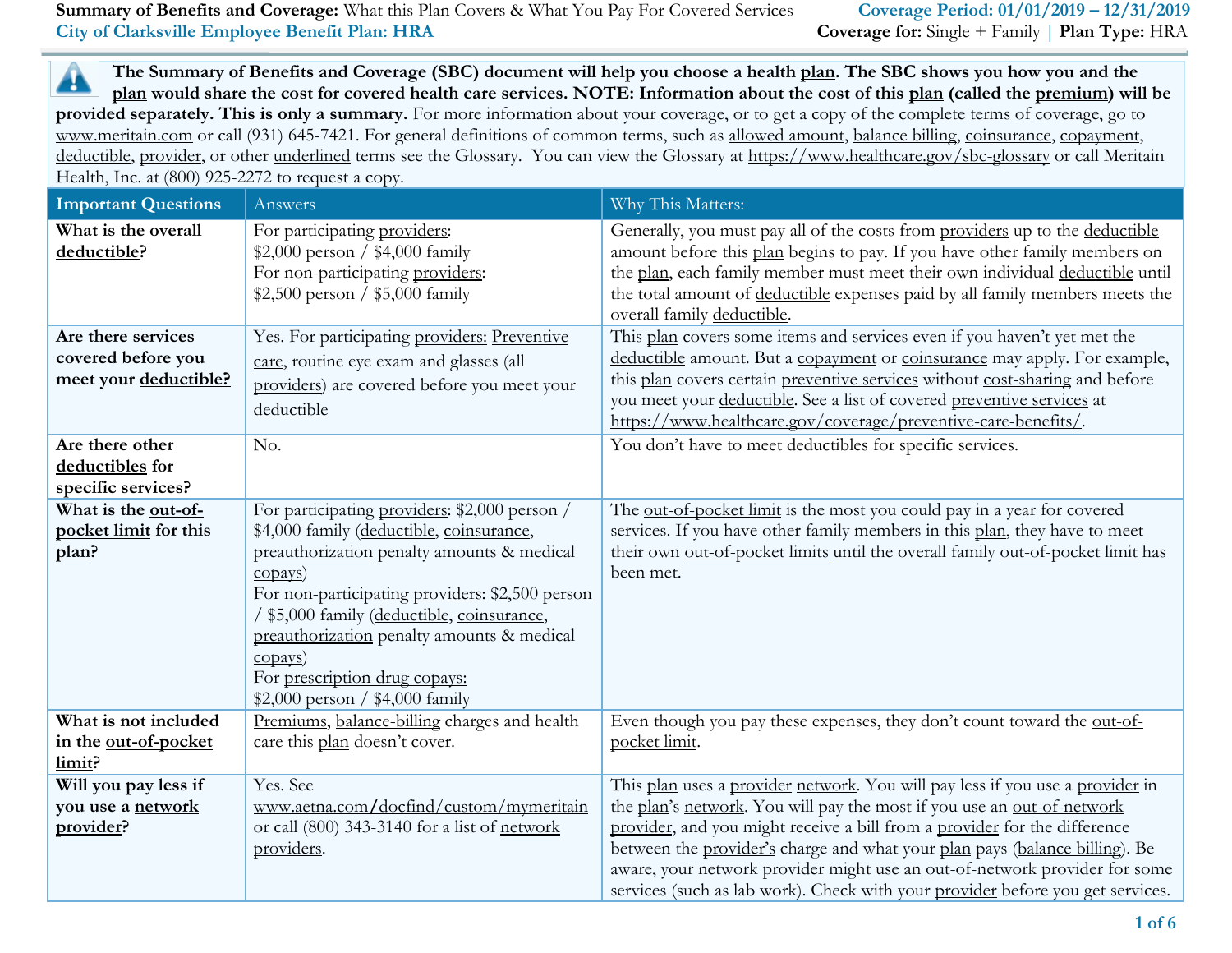| Do you need a referral   | No.                                      | You can see the <u>specialist</u> you choose without a referral.                     |
|--------------------------|------------------------------------------|--------------------------------------------------------------------------------------|
| to see a specialist?     |                                          |                                                                                      |
| Is a Health              | Yes. $$750$ individual $/ $1,500$ family | An HRA is an account that is set up and contributed to by your employer.             |
| Reimbursement            |                                          | You may not make any contributions to the HRA. The HRA may only be                   |
| <b>Arrangement (HRA)</b> |                                          | used to pay a portion of your <u>out-of-pocket</u> expenses incurred under the plan. |
| available under this     |                                          |                                                                                      |
| plan option?             |                                          |                                                                                      |

All **copayment** and **coinsurance** costs shown in this chart are after your **deductible** has been met, if a **deductible** applies.

|                                                              |                                                                         | What You Will Pay                                                  |                                                          |                                                                                                                                                                                                                                  |  |
|--------------------------------------------------------------|-------------------------------------------------------------------------|--------------------------------------------------------------------|----------------------------------------------------------|----------------------------------------------------------------------------------------------------------------------------------------------------------------------------------------------------------------------------------|--|
| Common<br><b>Medical Event</b>                               | <b>Services You May Need</b>                                            | <b>Participating Provider</b><br>(You will pay the least)          | Non-Participating<br>Provider<br>(You will pay the most) | Limitations, Exceptions, & Other<br><b>Important Information</b>                                                                                                                                                                 |  |
| If you visit a health<br>care provider's office<br>or clinic | Primary care visit to treat an<br>injury or illness<br>Specialist visit | No Charge                                                          | 40% coinsurance                                          | -----------------none---------------                                                                                                                                                                                             |  |
|                                                              | Preventive care/screening/<br>immunization                              | No Charge<br>No Charge                                             | 40% coinsurance<br>Not Covered                           | You may have to pay for services that<br>aren't preventive. Ask your provider if the<br>services you need are preventive. Then<br>check what your plan will pay for. See<br>your plan document for limitations.                  |  |
| If you have a test                                           | Diagnostic test (x-ray, blood<br>work)                                  | No Charge                                                          | 40% coinsurance                                          |                                                                                                                                                                                                                                  |  |
|                                                              | Imaging (CT/PET scans,<br>MRI <sub>s</sub> )                            | No Charge                                                          | 40% coinsurance                                          | Preauthorization required for PET scans<br>and non-orthopedic CT/MRI's. If you<br>don't get preauthorization, benefits could<br>be reduced by \$400 of the total cost of<br>the service for non-participating<br>providers only. |  |
| If you need drugs to<br>treat your illness or                | Generic drugs                                                           | $$15 \underline{copay}$ (retail)/ $$20$<br>copay (mail order)      | Not Covered                                              | Deductible does not apply. Covers up to a<br>30-day supply (retail prescription); 90-day                                                                                                                                         |  |
| condition<br>More information                                | Preferred brand drugs                                                   | $$30$ copay (retail)/ $$40$<br>copay (mail order)                  | Not Covered                                              | supply (mail order prescription). The<br>copay applies per prescription. There is                                                                                                                                                |  |
| about prescription<br>drug coverage is                       | Non-preferred brand drugs                                               | \$55 copay (retail)/\$70<br>copay (mail order)                     | Not Covered                                              | no charge for preventive drugs.                                                                                                                                                                                                  |  |
| available at<br>www.medco.com                                | Specialty drugs                                                         | Paid the same as generic,<br>preferred and non-<br>preferred drugs | Not Covered                                              |                                                                                                                                                                                                                                  |  |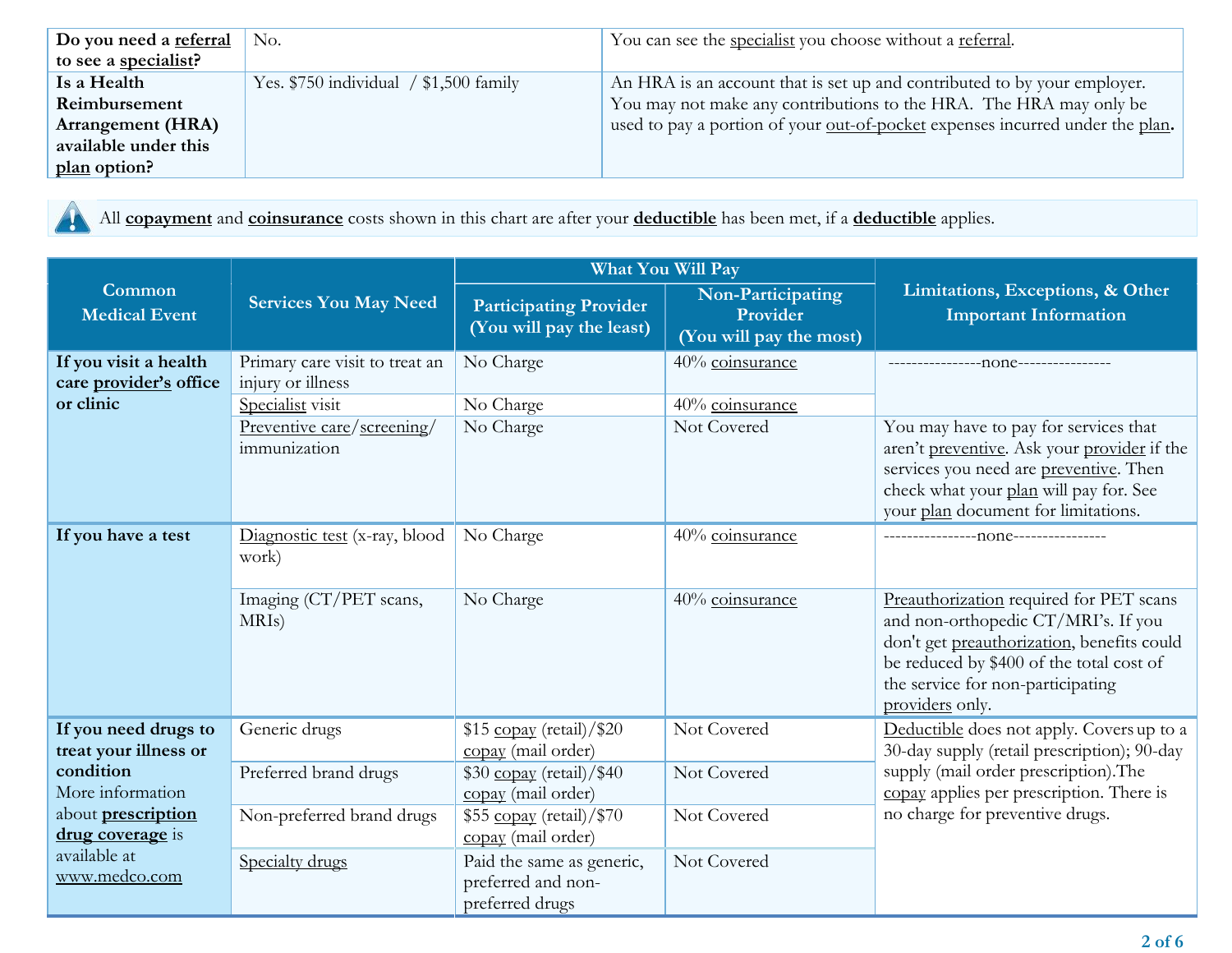|                                                                                    |                                                                                                           | What You Will Pay                                                                       |                                                                                         |                                                                                                                                                                                                                                                                                                                                                                                                                                                                                                                                                                                               |
|------------------------------------------------------------------------------------|-----------------------------------------------------------------------------------------------------------|-----------------------------------------------------------------------------------------|-----------------------------------------------------------------------------------------|-----------------------------------------------------------------------------------------------------------------------------------------------------------------------------------------------------------------------------------------------------------------------------------------------------------------------------------------------------------------------------------------------------------------------------------------------------------------------------------------------------------------------------------------------------------------------------------------------|
| Common<br><b>Medical Event</b>                                                     | <b>Services You May Need</b>                                                                              | <b>Participating Provider</b><br>(You will pay the least)                               | Non-Participating<br>Provider<br>(You will pay the most)                                | Limitations, Exceptions, & Other<br><b>Important Information</b>                                                                                                                                                                                                                                                                                                                                                                                                                                                                                                                              |
| If you have<br>outpatient surgery                                                  | Facility fee (e.g., ambulatory<br>surgery center)<br>Physician/surgeon fees                               | No Charge<br>No Charge                                                                  | 40% coinsurance<br>40% coinsurance                                                      | Preauthorization required for certain<br>surgeries. If you don't get<br>preauthorization, benefits could be<br>reduced by \$400 of the total cost of the<br>service. See your plan document for a<br>detailed listing.                                                                                                                                                                                                                                                                                                                                                                        |
| If you need<br>immediate medical<br>attention                                      | Emergency room care<br><b>Emergency medical</b><br>transportation                                         | No Charge (emergency<br>services)/ Not Covered<br>(non-emergency services)<br>No Charge | No Charge (emergency<br>services)/ Not Covered<br>(non-emergency services)<br>No Charge | Non-participating providers paid at the<br>participating provider level of benefits.<br>Non-participating providers paid at the<br>participating provider level of benefits.                                                                                                                                                                                                                                                                                                                                                                                                                  |
| If you have a<br>hospital stay                                                     | Urgent care<br>Facility fee (e.g., hospital<br>room)<br>Physician/surgeon fees                            | No Charge<br>No Charge<br>No Charge                                                     | 40% coinsurance<br>40% coinsurance<br>40% coinsurance                                   | Preauthorization required. If you don't<br>get preauthorization, benefits could be<br>reduced by \$400 of the total cost of the<br>service for non-participating providers<br>only.                                                                                                                                                                                                                                                                                                                                                                                                           |
| If you need mental<br>health, behavioral<br>health, or substance<br>abuse services | Outpatient services<br>Inpatient services                                                                 | No Charge<br>No Charge                                                                  | 40% coinsurance<br>40% coinsurance                                                      | Preauthorization required. If you don't<br>get preauthorization, benefits could be<br>reduced by \$400 of the total cost of the<br>service for non-participating providers<br>only.                                                                                                                                                                                                                                                                                                                                                                                                           |
| If you are pregnant                                                                | Office visits<br>Childbirth/delivery<br>professional services<br>Childbirth/delivery facility<br>services | No Charge<br>No Charge<br>No Charge                                                     | 40% coinsurance<br>40% coinsurance<br>40% coinsurance                                   | Preauthorization required for inpatient<br>hospital stays in excess of 48 hrs (vaginal<br>delivery) or 96 hrs (c-section). If you<br>don't get preauthorization, benefits could<br>be reduced by \$400 of the total cost of<br>the service for non-participating providers<br>only. Cost sharing does not apply to<br>preventive services from a participating<br>provider. Maternity care may include tests<br>and services described elsewhere in the<br>SBC (i.e. ultrasound). Baby does not<br>count toward the mother's expense;<br>therefore the family deductible amount<br>may apply. |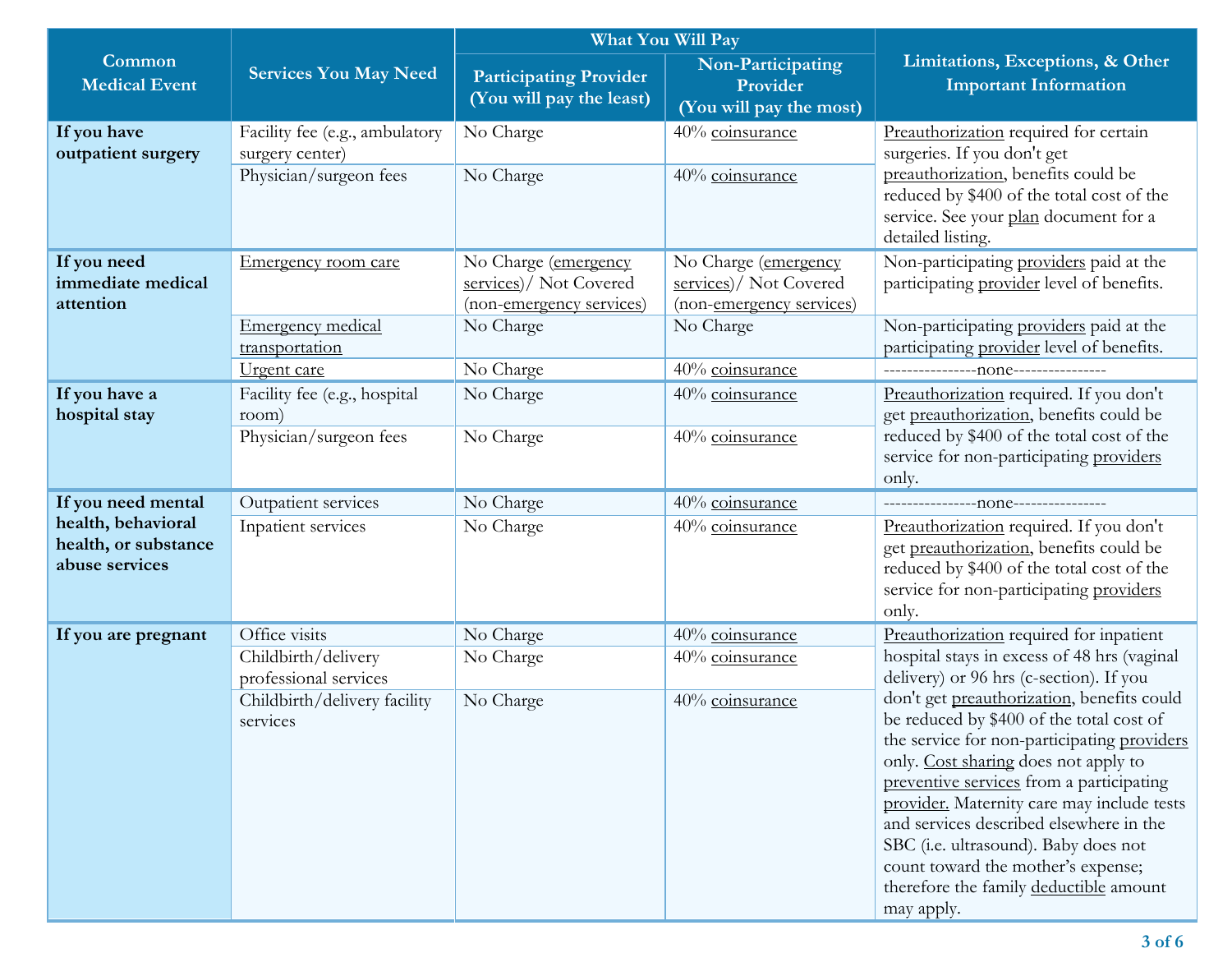|                                                                         |                              | What You Will Pay                                         |                                                          |                                                                                                                                                                                                                                                                             |
|-------------------------------------------------------------------------|------------------------------|-----------------------------------------------------------|----------------------------------------------------------|-----------------------------------------------------------------------------------------------------------------------------------------------------------------------------------------------------------------------------------------------------------------------------|
| Common<br><b>Medical Event</b>                                          | <b>Services You May Need</b> | <b>Participating Provider</b><br>(You will pay the least) | Non-Participating<br>Provider<br>(You will pay the most) | Limitations, Exceptions, & Other<br><b>Important Information</b>                                                                                                                                                                                                            |
| If you need help<br>recovering or have<br>other special health<br>needs | Home health care             | No Charge                                                 | 40% coinsurance                                          | Limited to 120 visits per year.<br>Preauthorization required. If you don't<br>get preauthorization, benefits could be<br>reduced by \$400 of the total cost of the<br>service for non-participating providers<br>only.                                                      |
|                                                                         | Rehabilitation services      | No Charge                                                 | 40% coinsurance                                          | Physical, speech & occupational therapy<br>limited to a combined maximum of 60<br>visits per year. Cardiac rehab limited to 36<br>sessions per year.                                                                                                                        |
|                                                                         | Habilitation services        | Not Covered                                               | Not Covered                                              | This exclusion will not apply to expenses<br>related to the diagnosis, testing and<br>treatment of autism, ADD or ADHD or<br>to congenital defects amenable to Surgical<br>repair (such as cleft lip/palate.)                                                               |
|                                                                         | Skilled nursing care         | No Charge                                                 | 40% coinsurance                                          | Limited to 60 days per year.<br>Preauthorization required. If you don't<br>get preauthorization, benefits could be<br>reduced by \$400 of the total cost of the<br>service for non-participating providers<br>only.                                                         |
|                                                                         | Durable medical equipment    | No Charge                                                 | 40% coinsurance                                          | Preauthorization required for electric/<br>motorized scooters or wheelchairs and<br>pneumatic compression devices. If you<br>don't get preauthorization, benefits could<br>be reduced by \$400 of the total cost of<br>the service for non-participating providers<br>only. |
|                                                                         | Hospice services             | No Charge                                                 | 40% coinsurance                                          | Bereavement counseling is covered.                                                                                                                                                                                                                                          |
| If your child needs<br>dental or eye care                               | Children's eye exam          | No Charge                                                 | Not Covered                                              | Limited to 1 exam per 12 month period.<br>(1 routine contact lens exam per 24<br>month period).                                                                                                                                                                             |
|                                                                         | Children's glasses           | No Charge                                                 | No Charge                                                | Limited to 1 pair of glasses or contacts up<br>to \$200 per 24 month period. Dollar limit<br>does not apply to those under age 19.                                                                                                                                          |
|                                                                         | Children's dental check-up   | Not Covered                                               | Not Covered                                              | Not Covered                                                                                                                                                                                                                                                                 |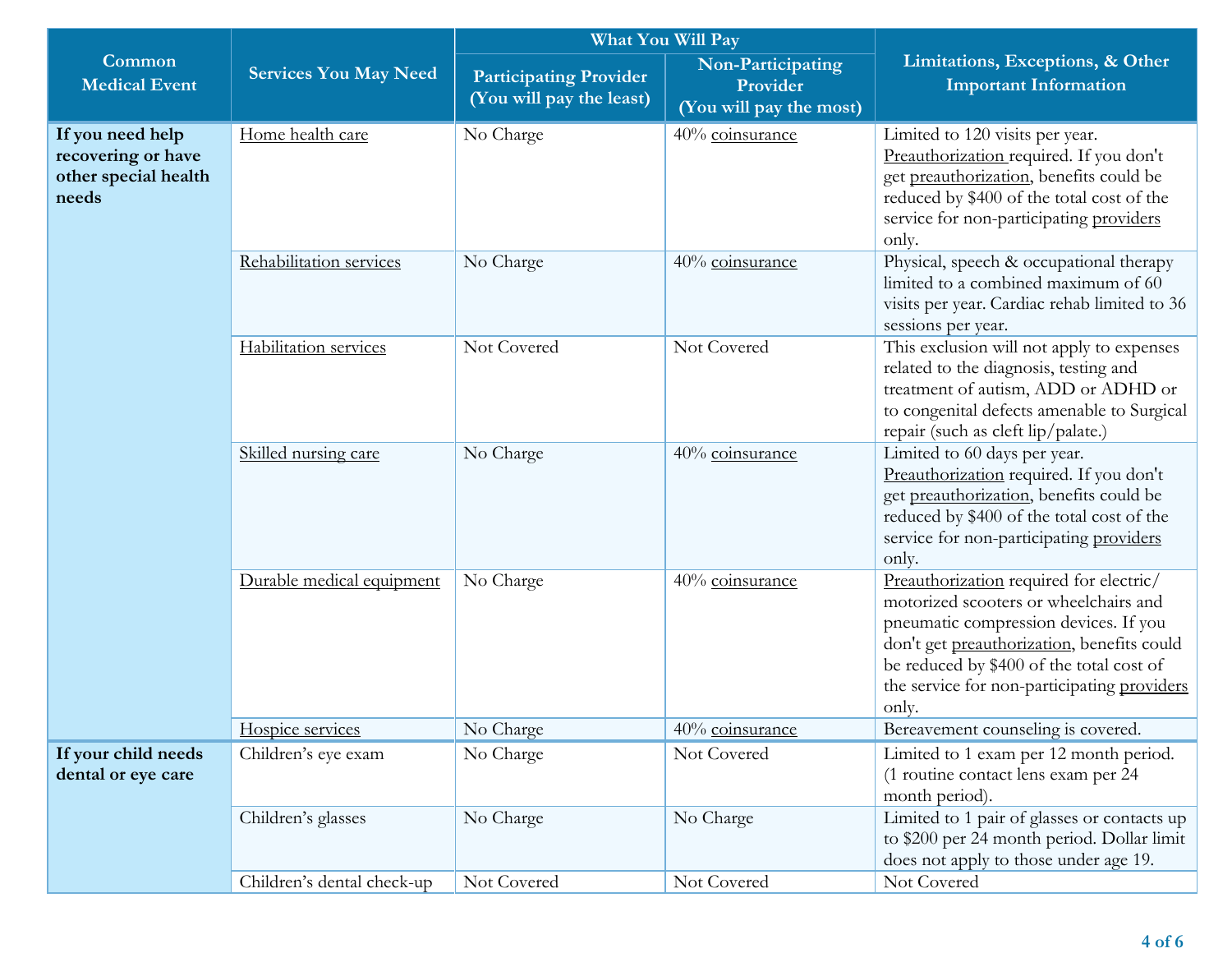#### **Excluded Services & Other Covered Services:**

|                                                                                                                                             |                                                                                                                                                                                                                                 | Services Your Plan Generally Does NOT Cover (Check your policy or plan document for more information and a list of any other excluded           |  |
|---------------------------------------------------------------------------------------------------------------------------------------------|---------------------------------------------------------------------------------------------------------------------------------------------------------------------------------------------------------------------------------|-------------------------------------------------------------------------------------------------------------------------------------------------|--|
| services.)                                                                                                                                  |                                                                                                                                                                                                                                 |                                                                                                                                                 |  |
| • Cosmetic surgery<br>Dental care (Adult & Child)<br>Emergency room services for non-<br>emergency services<br><b>Habilitation services</b> | Hearing aids (age 18 and over)<br>Infertility treatment (except diagnosis/<br>$\bullet$<br>treatment of underlying causes)<br>Long-term care<br>$\bullet$<br>Non-emergency care when traveling<br>$\bullet$<br>outside the U.S. | Private-duty nursing (except for home<br>$\bullet$<br>inpatient hospice)<br>Routine foot care<br>$\bullet$<br>Weight loss programs<br>$\bullet$ |  |
| Other Covered Services (Limitations may apply to these services. This isn't a complete list. Please see your plan document.)                |                                                                                                                                                                                                                                 |                                                                                                                                                 |  |
| Acupuncture (as a form of anesthesia)<br>Bariatric surgery (for the treatment of<br>morbid obesity only)                                    | Glasses (Adult & Child)<br>$\bullet$<br>Hearing aids (under age 18)                                                                                                                                                             | <b>Private-duty nursing (outpatient)</b><br>$\bullet$<br>Routine eye care (Adult & Child)<br>$\bullet$                                          |  |

**Chiropractic care**

**Your Rights to Continue Coverage:** There are agencies that can help if you want to continue your coverage after it ends. The contact information for those agencies is: the Department of Health and Human Services, Center for Consumer Information and Insurance Oversight at 1-877-267-2323 x 61565 or www.cciio.cms.gov, or City of Clarksville at (931) 645-7421. Other coverage options may be available to you too, including buying individual insurance coverage through the Health Insurance Marketplace. For more information about the Marketplace, visit [www.HealthCare.gov](http://www.healthcare.gov/) or call 1-800-318-2596.

Your Grievance and Appeals Rights: There are agencies that can help if you have a complaint against your plan for a denial of a claim. This complaint is called a grievance or appeal. For more information about your rights, look at the explanation of benefits you will receive for that medical claim. Your plan documents also provide complete information to submit a claim, appeal, or a grievance for any reason to your plan. For more information about your rights, this notice, or assistance, contact City of Clarksville at (931) 645-7421 or Meritain at (800) 925-2272.

Additionally, a consumer assistance program can help you file your appeal. Contact the Tennessee Department of Commerce & Insurance at (615) 741- 2241.

#### **Does this plan provide Minimum Essential Coverage? Yes**

If you don't have Minimum Essential Coverage for a month, you'll have to make a payment when you file your tax return unless you qualify for an exemption from the requirement that you have health coverage for that month.

### **Does this plan meet the Minimum Value Standards? Yes**

If your plan doesn't meet the Minimum Value Standards, you may be eligible for a premium tax credit to help you pay for a plan through the Marketplace.

## **Language Access Services:**

Spanish (Español): Para obtener asistencia en Español, llame al 1-800-378-1179. Tagalog (Tagalog): Kung kailangan ninyo ang tulong sa Tagalog tumawag sa 1-800-378-1179. Chinese (中文): 如果需要中文的帮助, 请拨打这个号码1-800-378-1179. Navajo (Dine): Dinek'ehgo shika at'ohwol ninisingo, kwiijigo holne' 1-800-378-1179.

––––––––––––––––––––––*To see examples of how this plan might cover costs for a sample medical situation, see the next section.–––––––––––*–––––––––––